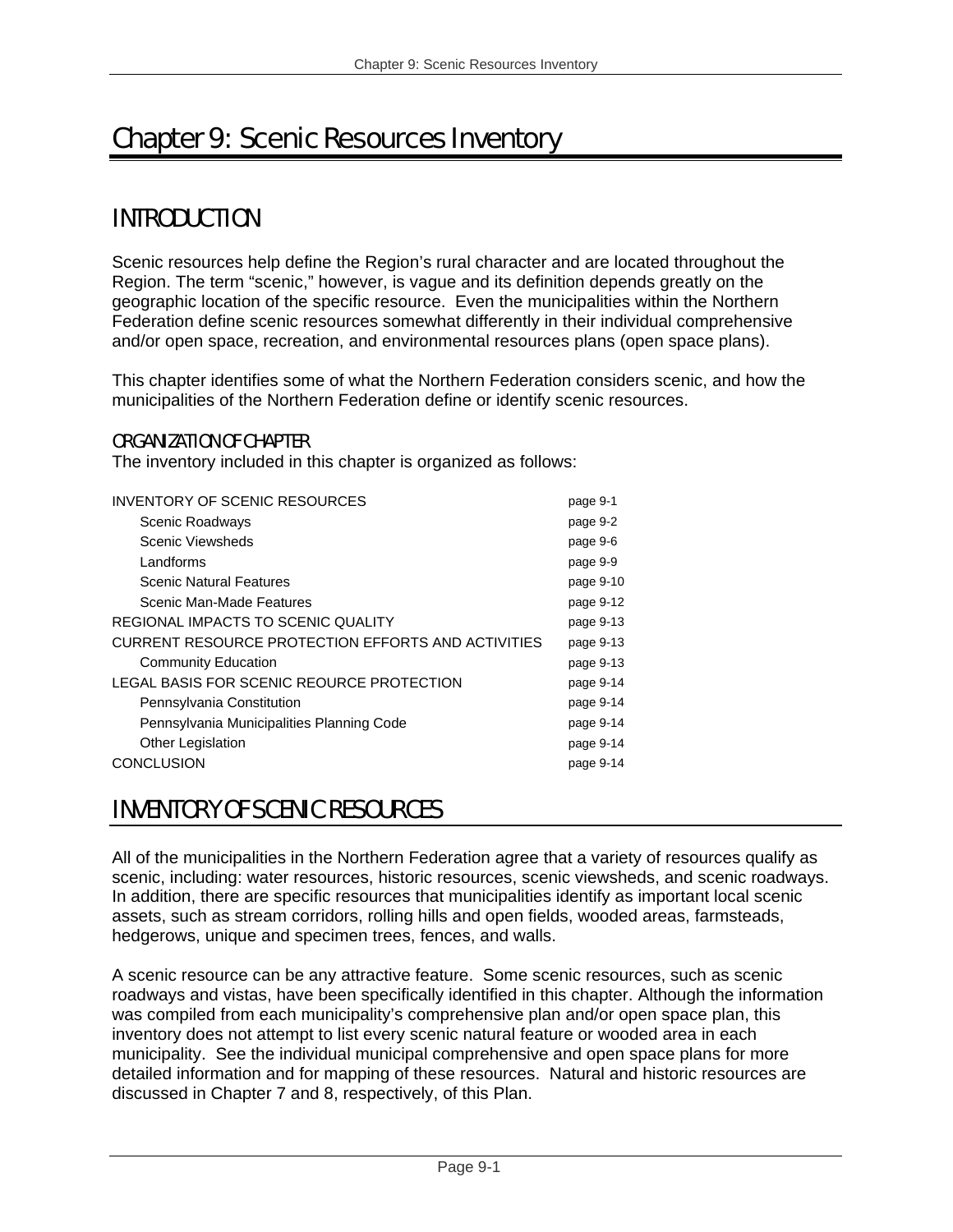### SCENIC ROADWAYS

Scenic roadways are located throughout the Region. A roadway may be considered scenic because 1) it is dependent on the land features and may have an aesthetic element itself, or



because 2) of the views or features seen from the road while traveling. Several of the Northern Federation municipalities have identified these two types of scenic roadways in their respective open space plans.

Many roadways are located along property lines, like the road pictured to the left, and do not follow a natural feature. While these roads may be scenic, they may not warrant protection to the same degree as those that follow a natural path, such as a stream or ridgeline.

All of the municipalities within the Region have identified and designated scenic roads even though the criteria or process may differ (see Figure 9-1). The list of scenic roadways information is from the municipal comprehensive and/or opens space plans. However, the lists may not be all-inclusive as many of the maps are old, out-of-date,

and/or difficult to read. Please see the individual municipal comprehensive and/or open space plans for more detail and the mapping of such resources.

#### ROADWAY FUNCTIONAL CLASSIFICATION

Roadway functional classification is an important land use and transportation-planning tool that establishes a hierarchy of roads based on their use relating to mobility and accessibility. Seven of the nine municipalities in the Region have linked functional classification to scenic roadways in their comprehensive plans and/or open space plans. The image below illustrates a typical road layout and its functional classification.



The definition of roadway functional classification below is excerpted from the *Road Functional Classification*, Technical Memorandum #1-04, An Element of *Connecting Landscapes* - the Transportation Plan for Chester County. Conflict between mobility and accessibility causes roads to "fail" from a congestion and safety standpoint. Mobility refers to the actual ability of the road to move traffic while accessibility refers to the ease of entering or exiting a roadway to or from adjacent properties.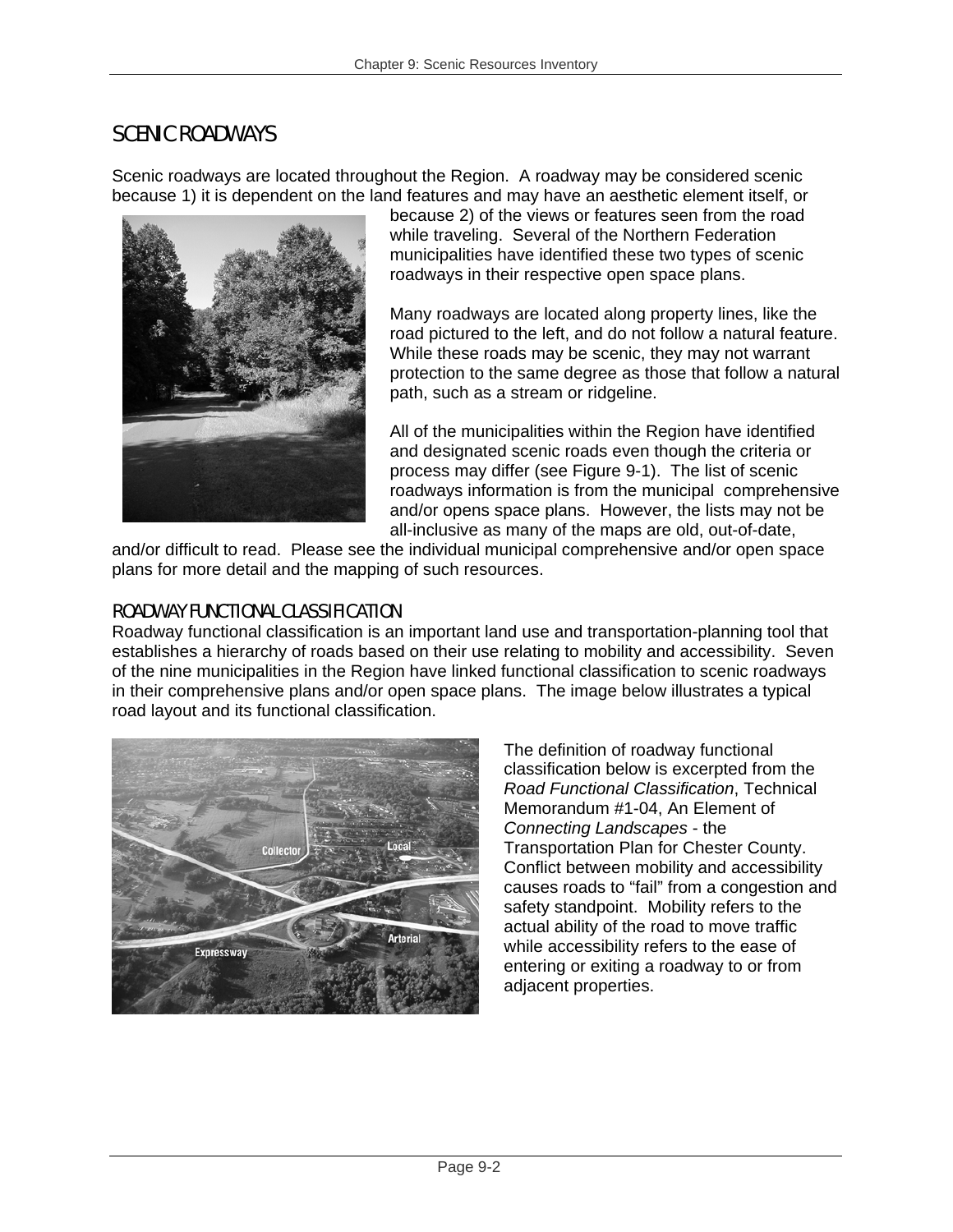To avoid the problem of "failure" it is useful to establish a classification of roads, based on function. It is also important to identify for planning purposes, the preferred design of each class of road so that as opportunities arise, roads can be improved appropriately. Municipalities can use functional classification in zoning and/or subdivision and land development ordinances and with the official map and ordinance. Determining the functional classification of roadways provides assistance with the following: 1) in setting capital improvement and maintenance priorities, and 2) in designing standards in respect to traffic volumes, adjacent land use, design, and the function and intent of roadways.

Upon initial consideration, the concept of roadway functional classification is not automatically linked to scenic roadways. However, while all nine municipalities in the Region have a roadway functional classification, seven municipalities: East Coventry, East Nantmeal, East Pikeland, South Coventry, Wallace, Warwick, and West Vincent, have tied scenic roadways to roadway functional classification in their respective open space plans for the two reasons stated above. Understanding the connection between roadway functional classification and scenic roads helps these municipalities determine potential conflicts between safety concerns and scenic preservation issues. It helps them identify when they will have to balance safety concerns with scenic degradation and therefore, help implement appropriate road improvement measures.

#### **Figure 9-1 Scenic Roadways in the Region And the Corresponding Roadway Functional Classification**

| Township                                                                                                                                                                                                  | <b>Designated Scenic Roadways</b>                                                                                                                                                                                                                                                                    | <b>Functional Classification of</b><br><b>Scenic Roadways</b> |
|-----------------------------------------------------------------------------------------------------------------------------------------------------------------------------------------------------------|------------------------------------------------------------------------------------------------------------------------------------------------------------------------------------------------------------------------------------------------------------------------------------------------------|---------------------------------------------------------------|
| <b>East Coventry has identified</b><br>(with correlating roadway<br>functional classification) either a                                                                                                   | Route 23 (Ridge Road)                                                                                                                                                                                                                                                                                | major highway                                                 |
|                                                                                                                                                                                                           | S. Keim Street, Ellis Woods<br>Road, Porters Mill Road                                                                                                                                                                                                                                               | Collectors                                                    |
| portion or the entire length of the<br>following roads as scenic in its                                                                                                                                   | Pigeon Creek Road                                                                                                                                                                                                                                                                                    | Local                                                         |
| 2003 Comprehensive Plan                                                                                                                                                                                   | <b>Fulmer Road</b>                                                                                                                                                                                                                                                                                   | local/feeder                                                  |
| (based on the 1992 Open Space                                                                                                                                                                             | Ebelhare Road                                                                                                                                                                                                                                                                                        | feeder/local                                                  |
| Plan):                                                                                                                                                                                                    | School House Road.<br>Harvey Lane                                                                                                                                                                                                                                                                    | feeders                                                       |
|                                                                                                                                                                                                           | <b>Hershey Drive</b>                                                                                                                                                                                                                                                                                 | Not classified                                                |
| <b>East Nantmeal has identified</b><br>(with correlating roadway                                                                                                                                          | Route 401 - Conestoga Road,<br><b>Fairview Road</b>                                                                                                                                                                                                                                                  | minor collectors                                              |
| functional classification) either a<br>portion or the entire length of the<br>following roads as scenic in its<br>2002 Comprehensive Plan<br>(based on the map produced for<br>the 1993 Open Space Plan): | Hedge Road, Creamery Road,<br>Marsh Road, Millard Road,<br>Adams Drive, Mansion Road,<br>Nantmeal Road, Valley Way<br>Road, Iron Bridge Road,<br>Murray's School Road, Prizer<br>Road, Horseshoe Trail, Templin<br>Road, Wynn Road, Finney Road,<br>Sweet Spring Road,<br>Lyons Run Road, Trego Road | local roads                                                   |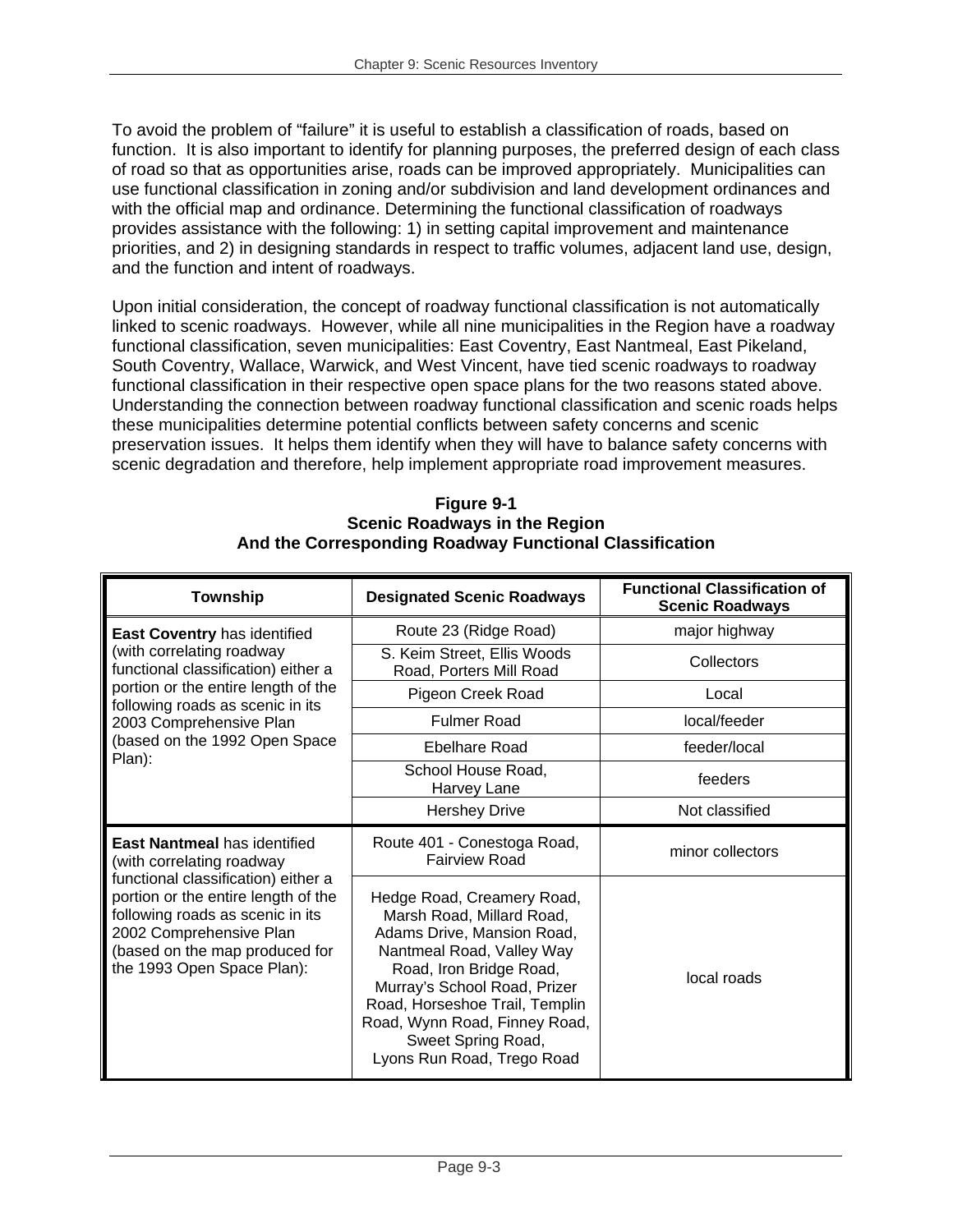| <b>Township</b>                                                                                                                                                                                                                                                                                                                                                                              | <b>Designated Scenic Roadways</b>                                                                                                                                                                                                                                              | <b>Functional Classification of</b><br><b>Scenic Roadways</b>                    |
|----------------------------------------------------------------------------------------------------------------------------------------------------------------------------------------------------------------------------------------------------------------------------------------------------------------------------------------------------------------------------------------------|--------------------------------------------------------------------------------------------------------------------------------------------------------------------------------------------------------------------------------------------------------------------------------|----------------------------------------------------------------------------------|
| East Pikeland has identified<br>(with correlating roadway<br>functional classification) either a<br>portion or the entire length of the<br>following roads as scenic in its<br>1992 Open Space Plan:                                                                                                                                                                                         | Route 113                                                                                                                                                                                                                                                                      | minor arterial                                                                   |
|                                                                                                                                                                                                                                                                                                                                                                                              | Hare's Hill Road,<br>Kimberton Road                                                                                                                                                                                                                                            | minor collectors                                                                 |
|                                                                                                                                                                                                                                                                                                                                                                                              | Pickering Road, Lincoln Road,<br>Clover Mill Road, Merlin Road,<br>Western Road, Camp Council<br>Road, Spring City Road, Spring<br>Hollow Road, Chester Springs<br>Road, Wall Street                                                                                           | local roads                                                                      |
| <b>East Vincent has identified in its</b><br>1994 Comprehensive Plan either<br>a portion or the entire length of<br>the following scenic roads:<br>The 1992 Open Space Plan<br>discusses roadway widening and<br>safety concerns and the impact<br>to scenic roadways, but does<br>not frame the discussion of<br>scenic roadways in the context<br>of roadway functional<br>classification. | Old Schuylkill Road,<br>Alackness Road, Reitnour Road,<br>Sheeder Road, Hollow Road,<br>Hallman Mill Road, Lucas Road,<br>Brown Drive, Kohl Road,<br>Spring City Road, Stony Run<br>Road, West Seven Stars Road,<br>Ellis Woods Road, Brownbacks<br>Road, Bertolet School Road | local roads                                                                      |
| North Coventry has identified<br>either a portion (or several<br>segments from a road) or the<br>entire length of the following<br>scenic roads in its 1992 Open                                                                                                                                                                                                                             | Cold Springs Road, Fernbrook<br>Road, Hill Camp Road, Unionville<br>Road, Saint Peter's Road,<br>Coventryville Road, Beeler Road,<br>Shenkel Road, Valley View Road                                                                                                            | local roads                                                                      |
| Space Plan:<br>The Township first designated a<br>roadway functional classification<br>system in its 1989                                                                                                                                                                                                                                                                                    | Laurelwood Road                                                                                                                                                                                                                                                                | North of 724- minor collector<br>724 to Harmonyville Road<br>- major collector   |
| Comprehensive Plan and again<br>in the 2001 comprehensive plan.                                                                                                                                                                                                                                                                                                                              | Cedarville Road                                                                                                                                                                                                                                                                | West of Laurelwood - minor<br>collector; East of Laurelwood -<br>major collector |
| The 1992 Open Space Plan<br>discusses roadway widening and<br>safety concerns and the impact<br>to scenic roadways, but does                                                                                                                                                                                                                                                                 | Route 724                                                                                                                                                                                                                                                                      | minor arterial                                                                   |
| not frame the discussion of<br>scenic roadways in the context                                                                                                                                                                                                                                                                                                                                | Catfish Lane                                                                                                                                                                                                                                                                   | minor collector                                                                  |
| of roadway functional<br>classification.                                                                                                                                                                                                                                                                                                                                                     | Keim Street, Harmonyville Road                                                                                                                                                                                                                                                 | major collectors                                                                 |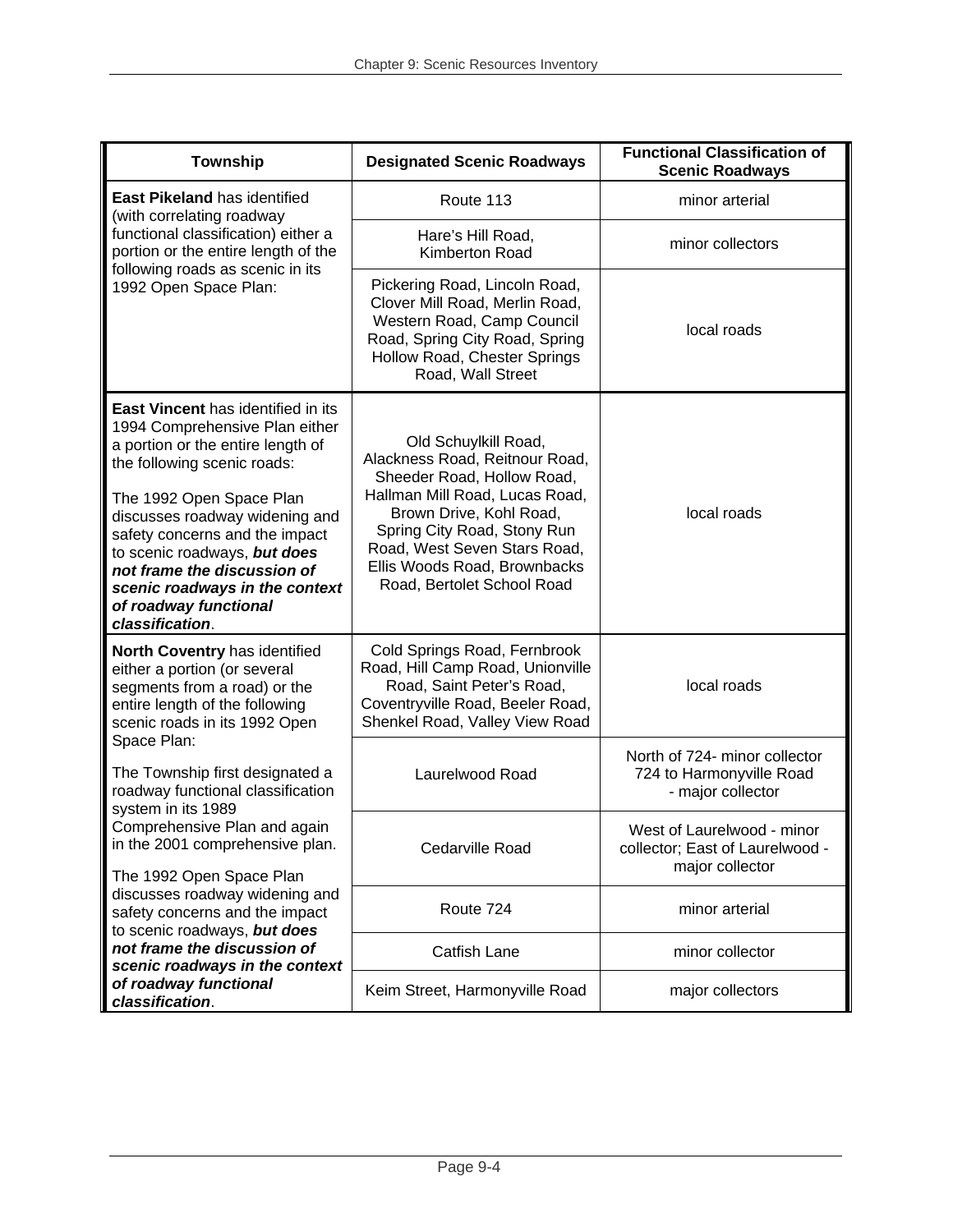| <b>Township</b>                                                                                                                                                                                    | <b>Designated Scenic Roadways</b>                                                                                                                                                                                                 | <b>Functional Classification of</b><br><b>Scenic Roadways</b> |
|----------------------------------------------------------------------------------------------------------------------------------------------------------------------------------------------------|-----------------------------------------------------------------------------------------------------------------------------------------------------------------------------------------------------------------------------------|---------------------------------------------------------------|
| South Coventry has identified<br>(with correlating roadway<br>functional classification) either a<br>portion or the entire length of the<br>following scenic roads in its 1992<br>Open Space Plan: | Route 23 (Ridge Road),<br>Route 100 (Pottstown Pike)                                                                                                                                                                              | primary/arterials                                             |
|                                                                                                                                                                                                    | Harmonyville Road,<br>Chestnut Hill Road, Coventryville<br>Road, Daisy Point Road,<br>Pughtown Road,<br>Prizer Road, New Philadelphia<br>Road, Favinger Road, Pigeon<br>Creek Road, Young Road,<br>Cadmus Road, Porters Mill Road | secondary/rurals                                              |
| Wallace has identified (with<br>correlating roadway functional<br>classification) either a portion or<br>the entire length of the following<br>roads as scenic in its 1993 Open<br>Space Plan:     | Route 82, Route 282,<br>Little Conestoga Road (from<br>Fairview Church south to the<br>Township boundary.)                                                                                                                        | major collectors                                              |
|                                                                                                                                                                                                    | Little Conestoga Road<br>(Fairview Church north to the<br>line), Fairview Road, Indiantown<br>Road (south of Fairview), Indian<br>Run Road, Marshall Road,<br>Springton Road, Highspire Road                                      | minor collectors                                              |
|                                                                                                                                                                                                    | Indian Run Road, Barneston<br>Road, Devereux Road, Chalfont<br>Road, Styer Road, Park Lane,<br>Indiantown Road, Mapleflower<br>Road, Seminary Road, Lippit Rd.                                                                    | local rurals                                                  |
|                                                                                                                                                                                                    | Various lengths of roads in the<br>Township.                                                                                                                                                                                      | suburban road                                                 |
| Warwick has identified (with                                                                                                                                                                       | Route 23 (Ridge Road)                                                                                                                                                                                                             | arterial road                                                 |
| correlating roadway functional<br>classification) either a portion or<br>the entire length of the following<br>roads as scenic in its 1992 Open<br>Space Plan:                                     | Pine Swamp Road,<br>County Park Road,<br>Bulltown Road, Harmonyville<br>Road, St. Peter's Road                                                                                                                                    | collector roads                                               |
|                                                                                                                                                                                                    | The remaining roads within the<br>Township.                                                                                                                                                                                       | local roads                                                   |
| West Vincent has identified (with                                                                                                                                                                  | Route 100 (Pottstown Pike)                                                                                                                                                                                                        | major arterial                                                |
| correlating roadway functional<br>classification) either a portion or<br>the entire length of the following<br>roads as scenic in its 1992 Open<br>Space Plan:                                     | Route 401 (Conestoga Road)                                                                                                                                                                                                        | major collector                                               |
|                                                                                                                                                                                                    | Birchrun Road, St. Mathews<br>Road, Pughtown Road,<br>Kimberton Road                                                                                                                                                              | minor collectors                                              |
|                                                                                                                                                                                                    | The remaining roads in the<br>Township                                                                                                                                                                                            | Locals                                                        |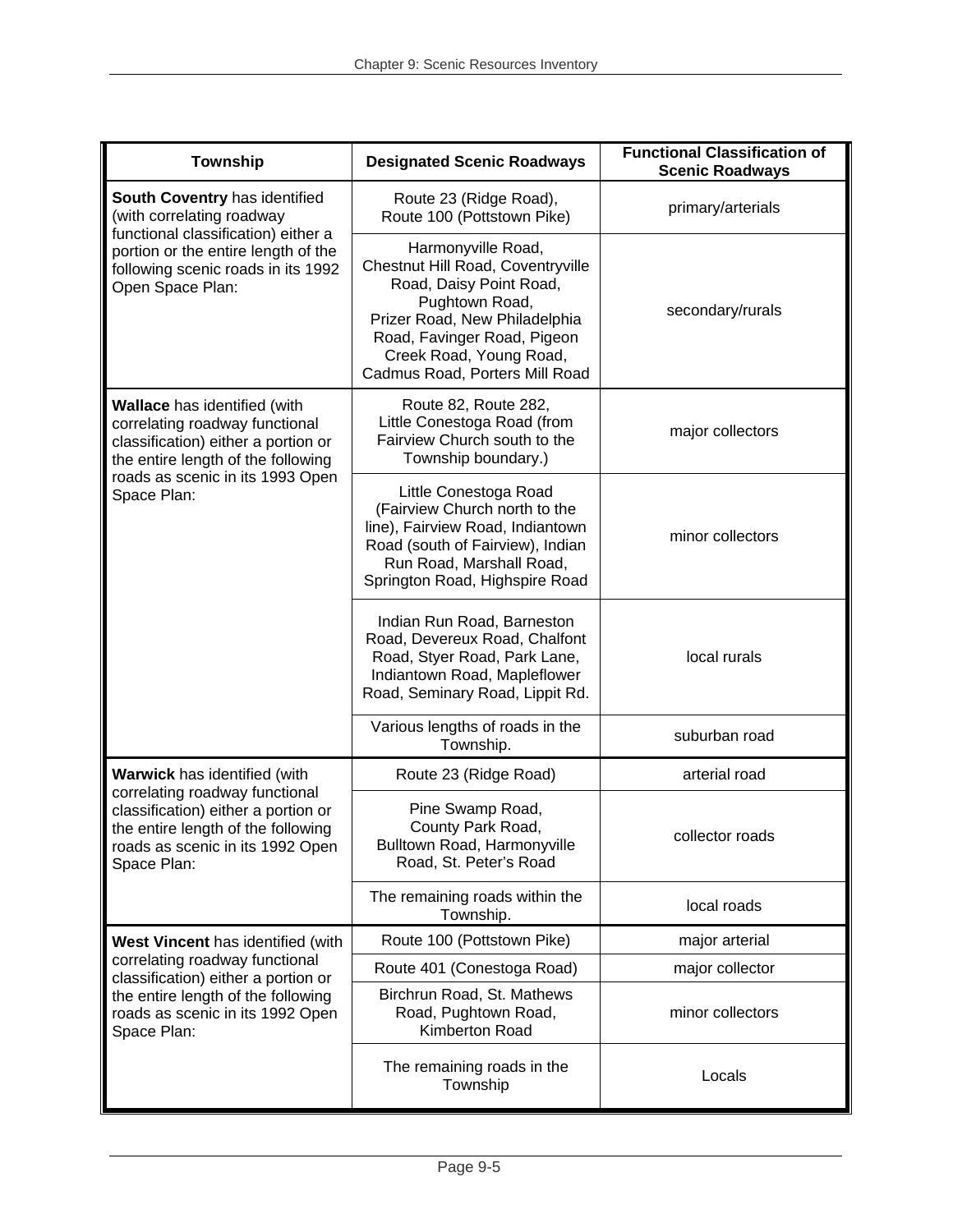Roadway ownership is another factor that correlates to roadway functional classification and scenic quality. Municipalities often own and maintain more local roadways than roadways of higher functional classification; thereby they have direct control over maintaining their scenic quality. Often the Commonwealth owns higher designated roadways and therefore the municipalities must work with PennDOT to ensure scenic preservation objectives on those roadways.

### SCENIC VIEWSHEDS

A scenic viewshed, vista, or panorama is the broadest category of scenic resource because it encompasses essentially all of the other resources. For instance, a viewshed is scenic because it includes a beautiful, picturesque farmstead (historic structure) and hedgerows defining edges of farm fields, woodland, or ridgeline (or all of them) within the sight distance. See Figure 9-2 and Figure 9-3 for typical elements of a scenic viewshed. It is also a very sensitive resource and any development; especially that which is insensitive to design, the destruction of woodlands and other vegetation (clear-cutting), and inappropriate buffering/screening will interfere with viewsheds. Because the Northern Federation cannot preserve all scenic viewsheds or panoramas, it is important to preserve the most significant ones to retain the Regions rural character.



**Figure 9-2 Typical Elements of a Scenic Viewshed – Plan** 

**Figure 9-3 Typical Elements of a Scenic Viewshed - Section**

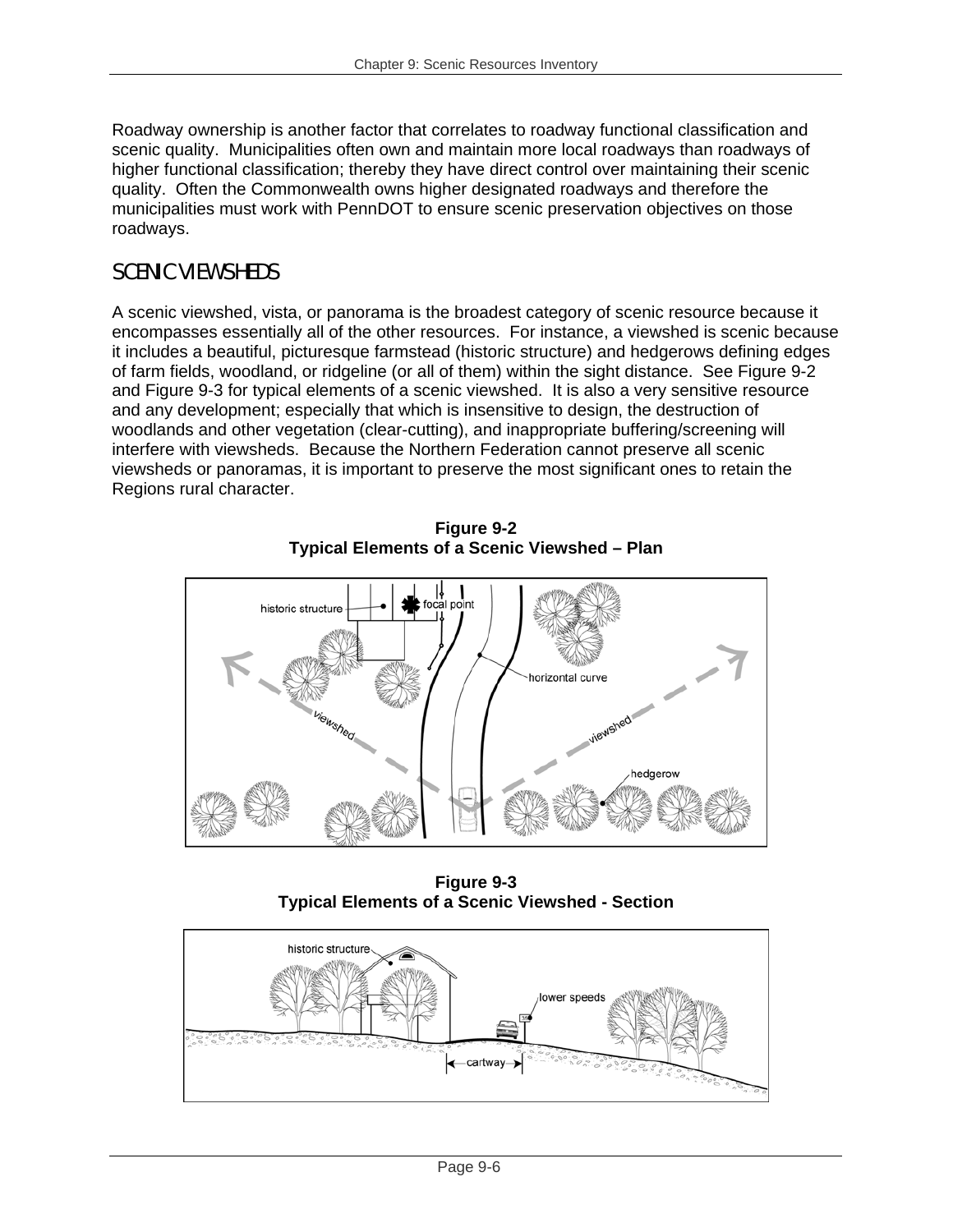East Coventry, East Nantmeal, East Pikeland, East Vincent, North Coventry, and Warwick townships have identified scenic viewsheds in either their comprehensive plans or in their open space plans (see Figure 9-4, below). In addition, these municipalities have mapped these identified scenic viewsheds in either one or both of their plans. This is the first step toward preservation.

| <b>Township</b>                                                                          | <b>Scenic Viewsheds, From:</b>                                                      |
|------------------------------------------------------------------------------------------|-------------------------------------------------------------------------------------|
| East Coventry has identified<br>potential scenic views in the<br>2003 Comprehensive Plan | <b>Fulmer Road</b>                                                                  |
|                                                                                          | <b>School House Road</b>                                                            |
| (based on the 1992 Open<br>Space Plan):                                                  | Hershey Road (not included in the 2003 comp plan)                                   |
|                                                                                          | The intersection of Ebelhare Road and Willis Woods Road                             |
| East Nantmeal has identified                                                             | Conestoga Road (Route 401) - the Great Marsh                                        |
| the following scenic vistas in<br>the 2002 Comprehensive Plan                            | Nantmeal Road (several)                                                             |
| (based on the map produced                                                               | Fairview Road (several)                                                             |
| for the 1993 Open Space Plan):                                                           | <b>Finney Road</b>                                                                  |
| East Pikeland has designate                                                              | Western Rd at the crest of the ridge, southeast of Route 113                        |
| the following views and<br>panoramas as scenic in its                                    | Kimberton Road at Royal Springs Creek                                               |
| 1992 Open Space Plan:                                                                    | Camp Council Road at the looping bend in French Creek                               |
|                                                                                          | Route 113 between Pickering Road and Chester Springs Rd                             |
|                                                                                          | Merlin Road, southwest of Lincoln Road                                              |
|                                                                                          | St. Peter's Church on Clover Mill Road                                              |
|                                                                                          | The ridge top east of Kulp Run                                                      |
|                                                                                          | Hillcrest Road and from Meadow Crest Drive                                          |
|                                                                                          | The ridge tops above Spring Hollow Run and Stony Run                                |
|                                                                                          | A hilltop near Pine Drive                                                           |
|                                                                                          | <b>Wall Street (various)</b>                                                        |
|                                                                                          | Spring City Road at Stony Run                                                       |
|                                                                                          | The water tower in Kimberton                                                        |
|                                                                                          | The bridges over French Creek at Hare's Hill Road, Rapp's<br>Dam Road, and Route 23 |

**Figure 9-4 Scenic Viewsheds in the Region**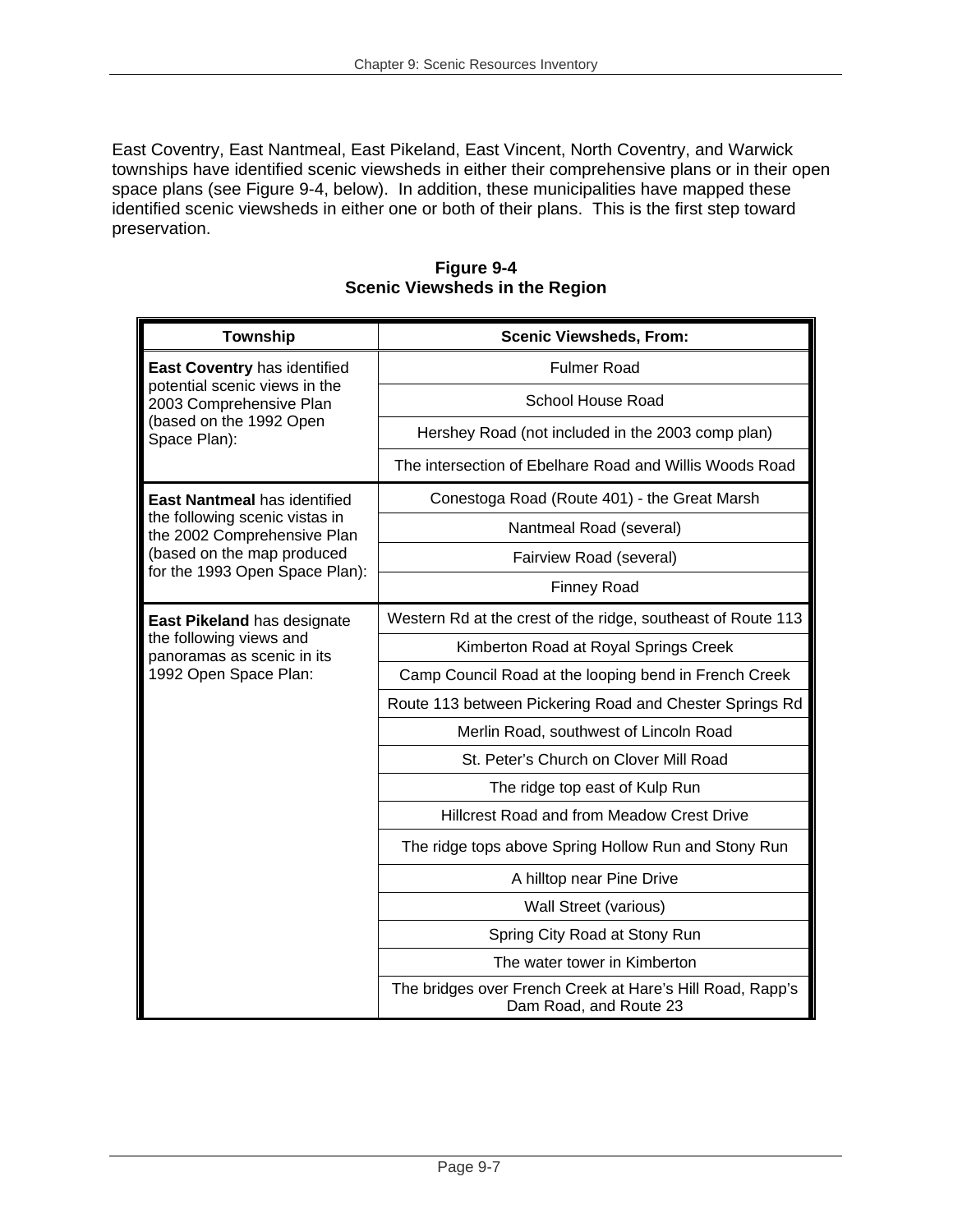| <b>Township</b>                                                                                 | <b>Scenic Viewsheds, From:</b>                                                                                                                                                          |
|-------------------------------------------------------------------------------------------------|-----------------------------------------------------------------------------------------------------------------------------------------------------------------------------------------|
| East Vincent has identified in<br>its 1994 Comprehensive Plan<br>the following scenic views and | Pennhurst Road hilltop                                                                                                                                                                  |
|                                                                                                 | Hill Church Road at Bonnie Brae Road                                                                                                                                                    |
| vistas:                                                                                         | Bluffs along Brown Drive, west of Pennhurst Road                                                                                                                                        |
|                                                                                                 | Ridge Road (Route 23), between Buckwalter and West<br>Seven Stars Roads                                                                                                                 |
|                                                                                                 | Ridge Road (Route 23), west of Hoffecker Road                                                                                                                                           |
|                                                                                                 | The top of the southern slopes of the Route 23 ridge at<br>Bertolet School Road, Brownbacks Road, Sheeder Road,<br>Hoffecker road, and West Seven Stars Road                            |
|                                                                                                 | a rise on the floor of the French Creek Valley, near the end<br>of Traber Lane                                                                                                          |
| North Coventry has identified                                                                   | Catfish Lane on the hill south of Route 724                                                                                                                                             |
| the following scenic views and<br>panoramas in its 1992 Open                                    | Sheep Hill Road near the Temple Road intersection                                                                                                                                       |
| Space Plan:                                                                                     | Beeler Road near Porter's Mill Road intersection                                                                                                                                        |
|                                                                                                 | Keim Street hilltop, south of Bickel's Run                                                                                                                                              |
|                                                                                                 | Laurelwood Road, south of Cedarville                                                                                                                                                    |
|                                                                                                 | Cedarville Road at Catfish Lane, Catfish Lane at Valley<br>View Road, and Valley View Road, west of Catfish Lane,<br>sweeping view of the Laurel Run stream valley and of<br>Sheep Hill |
|                                                                                                 | Cedarville Road, east of Miller Road                                                                                                                                                    |
|                                                                                                 | the crest in Miller Road, north of Cedarville Road                                                                                                                                      |
|                                                                                                 | Hoffecker Road between Route 100 and Keim Street                                                                                                                                        |
|                                                                                                 | Cornfield west of Cherry Lane and north of Harmonyville Rd                                                                                                                              |
|                                                                                                 | Unionville Road at Temple Road                                                                                                                                                          |
|                                                                                                 | the heights of Shenkel Road, east of Cold Srprings Road                                                                                                                                 |
|                                                                                                 | Harmonyville Road near Laurelwood Road                                                                                                                                                  |
|                                                                                                 | Cemetery Road near Urner Street                                                                                                                                                         |
|                                                                                                 | Route 724, west of Scholl Road                                                                                                                                                          |
|                                                                                                 | Route 422, views of the Schuylkill River                                                                                                                                                |
|                                                                                                 | The ridge top of Chestnut Hill                                                                                                                                                          |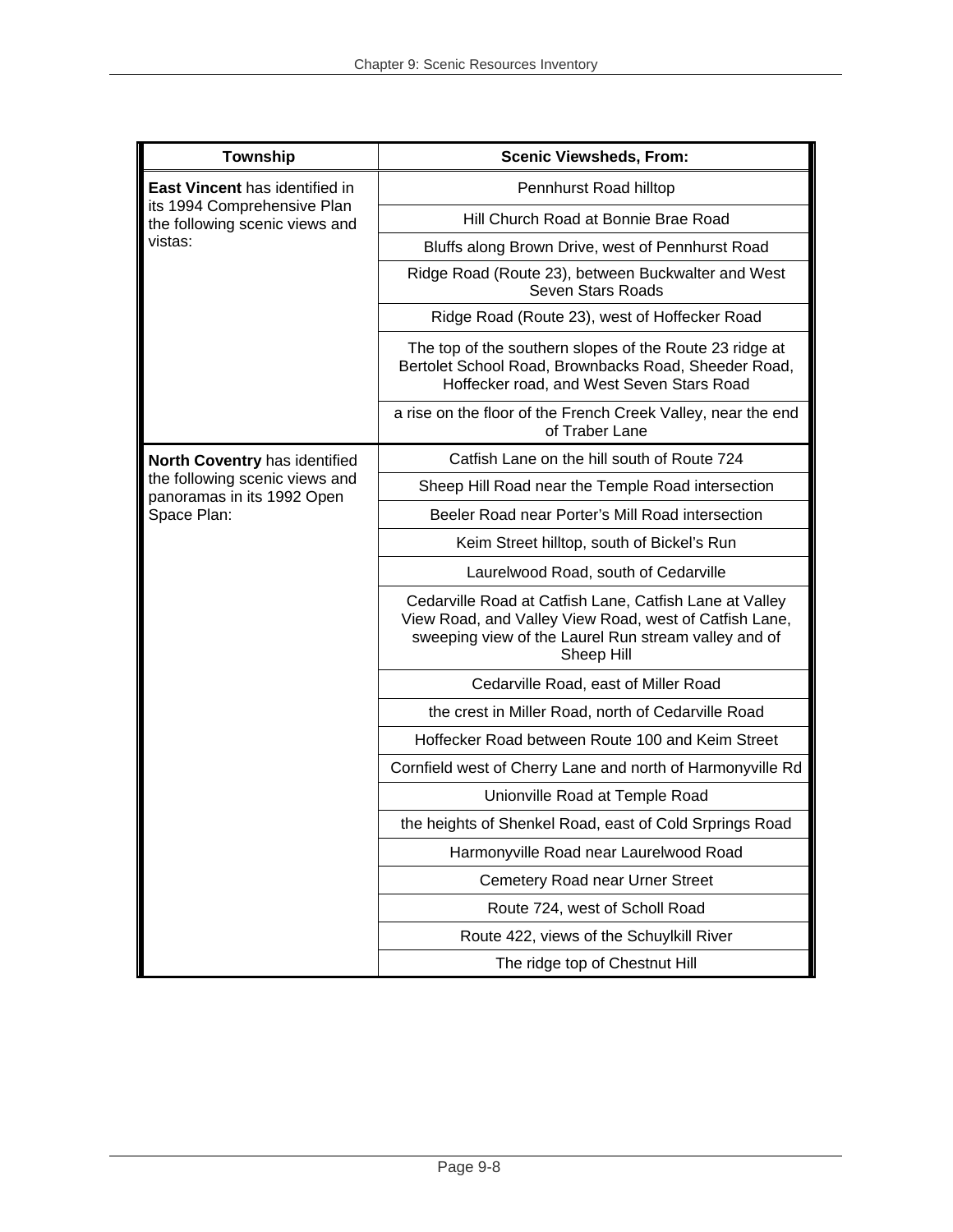| Township                                                                                                                               | <b>Scenic Viewsheds, From:</b>                                                          |  |
|----------------------------------------------------------------------------------------------------------------------------------------|-----------------------------------------------------------------------------------------|--|
| South Coventry has not identified specific scenic views or panoramas in its 1992 Open Space<br>Plan or in its 1996 comprehensive plan. |                                                                                         |  |
| Wallace has not identified scenic specific views or panoramas in its 1993 Open Space Plan or<br>in its 1986 comprehensive plan.        |                                                                                         |  |
| <b>Warwick</b> has identified the<br>following scenic views and<br>panoramas in its 1992 Open<br>Space Plan:                           | Valley of the South Branch along Warwick Furnace Road                                   |  |
|                                                                                                                                        | The valley of the French Creek along Harmonyville Road                                  |  |
|                                                                                                                                        | Southern vista along portions of Route 23 and the southern<br>vista from Northside Road |  |
| West Vincent has not identified specific scenic views or panoramas in its 1992 Open Space<br>Plan or in its 1985 comprehensive plan.   |                                                                                         |  |

### LANDFORMS

Landform resources include but are not limited to: hills, valleys, ridgelines, and ravines. These natural landforms serve as the backdrop or foreground for some other resources such as woodlands, farmsteads and other historic structures. East Pikeland, East Vincent, North Coventry, South Coventry, Wallace, Warwick, and West Vincent all acknowledge the importance of landforms in either their respective comprehensive plans or in their open space plans. Among the listed resources are: rolling hills, open fields, ridgelines, and valleys. (See the municipal plans for specific inventories.) One example of a landform with regional significance is the gorge seen from Route 100 near Flowing Springs Road because of its scenic beauty and the location along a major roadway.

| <b>Township</b>                                                    | <b>Scenic Landforms</b>                                                               |
|--------------------------------------------------------------------|---------------------------------------------------------------------------------------|
| <b>East Coventry</b>                                               | None specifically listed in 1992 Open Space Plan.                                     |
| <b>East Nantmeal</b>                                               | None specifically listed in 1993 Open Space Plan.                                     |
| East Pikeland (identified in<br>its 1992 Open Space Plan)          | The river, hills, valleys, ridges, ravines, fields, and woods.                        |
| <b>East Vincent</b> (identified in its<br>1994 Comprehensive Plan) | Several "landmarks" and "environments" (such as the Schuylkill<br>River environment). |
| <b>North Coventry (identified in</b><br>its 1992 Open Space Plan)  | The river, hills, valleys, ridges, pastureland, water, cropland,<br>and woods.        |
| South Coventry (identified in<br>its 1992 Open Space Plan)         | Rolling agrarian valley and wooded hillsides.                                         |

**Figure 9-5 Scenic Landforms in the Region**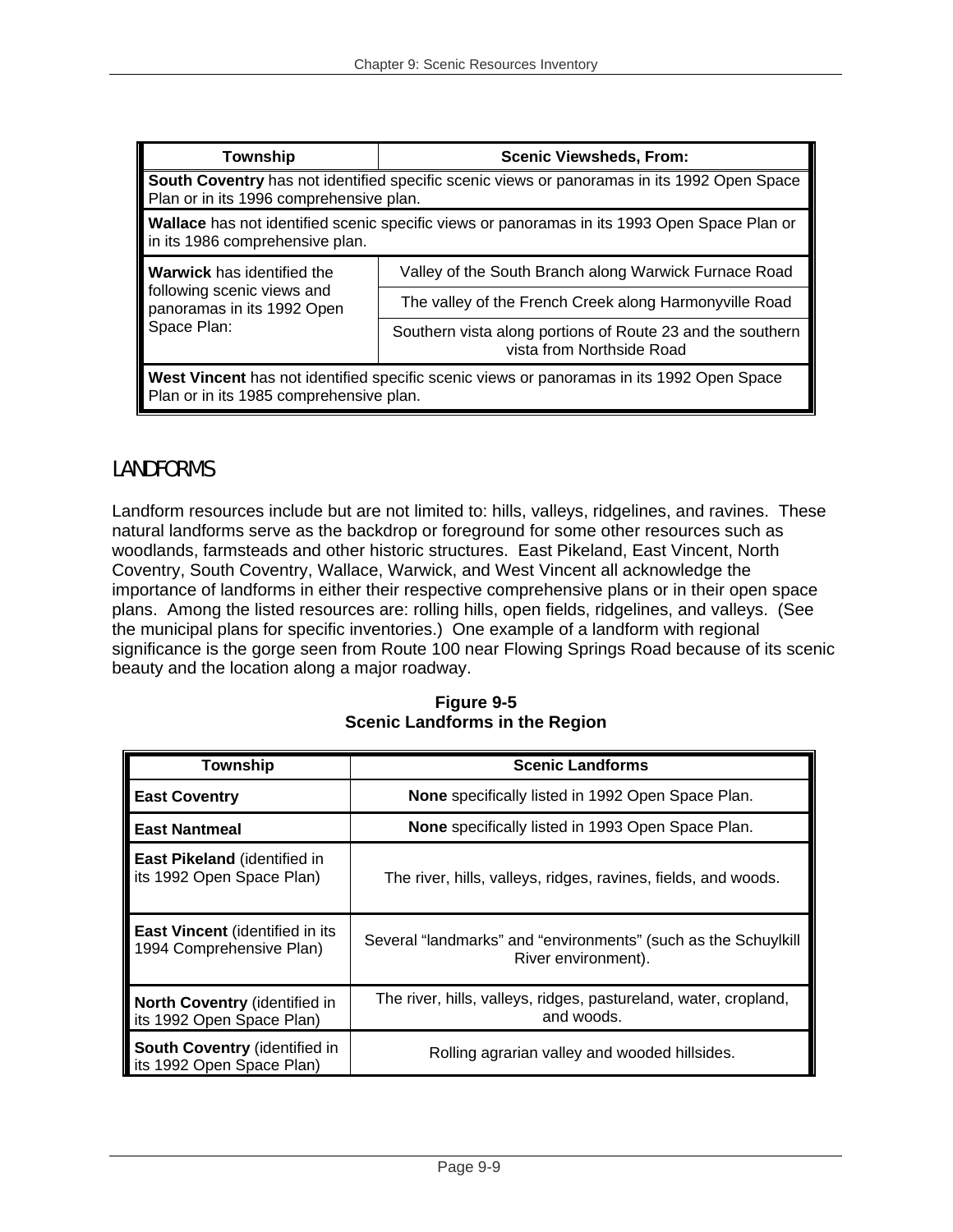| Township                                                                 | <b>Scenic Landforms</b>                                 |
|--------------------------------------------------------------------------|---------------------------------------------------------|
| <b>Wallace</b> (identified in its 1993<br>Open Space Plan)               | Rolling fields, brushy hedgerows, and wooded hillsides. |
| <b>Warwick</b> (identified and<br>mapped in its 1992 Open<br>Space Plan) | Ridgelines                                              |
| West Vincent (identified in its<br>1992 Open Space Plan)                 | Wetlands, valley floor, upland, ridges, and village.    |

### SCENIC NATURAL FEATURES



Every municipality in the Northern Federation considers natural resources very important. Each municipality has identified and mapped natural resources in their respective comprehensive plans and open space plans. These natural resources are important because they provide: 1) scenic character of the Region, 2) areas for recreation and 3) critical habitat for associated ecosystems. Several such resources in the Region are: the French Creek (pictured to the left), designated a Pennsylvania Wild and Scenic River, the Great Marsh, and other water features (Stream valleys and water falls); wooded

areas; trails and hedgerows and unique trees. For a detailed inventory of the Region's natural resources see Chapter 7: Natural Resources Inventory.

#### **Figure 9-6 Scenic Natural Features in the Region**

| <b>Township</b>                                                                 | <b>Scenic Natural Features</b>                                                             |
|---------------------------------------------------------------------------------|--------------------------------------------------------------------------------------------|
| <b>East Coventry (identified and</b><br>mapped in its 1992 Open<br>Space Plan)  | Significant woodlands                                                                      |
| <b>East Nantmeal (identified)</b><br>and mapped in its 1993 Open<br>Space Plan) | Large trees and rare plant species (map 6).                                                |
| East Pikeland (identified in<br>its 1992 Open Space Plan)                       | A large oak tree, small rapid on Pickering Creek, and placid<br>pools in the French Creek. |
| <b>East Vincent</b> (identified in its<br>1994 Comprehensive Plan)              | none specifically listed in OSRERP.                                                        |
| <b>North Coventry (identified in</b><br>its 1992 Open Space Plan)               | Woodlands, hedgerow, and plants of note.                                                   |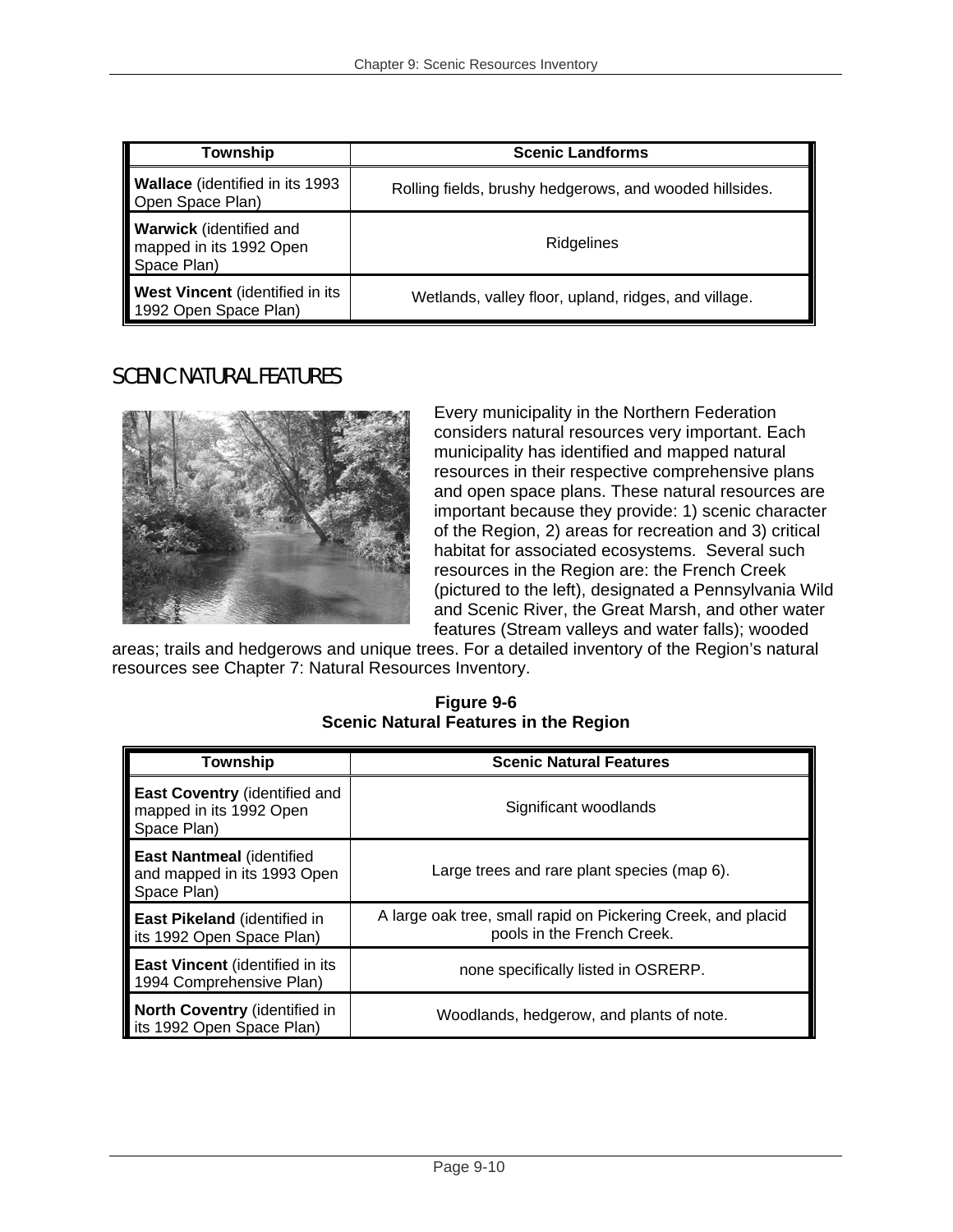| <b>Township</b>                                                                 | <b>Scenic Natural Features</b>                                                                                                                                                                                                  |
|---------------------------------------------------------------------------------|---------------------------------------------------------------------------------------------------------------------------------------------------------------------------------------------------------------------------------|
| <b>South Coventry (identified</b><br>and mapped in its 1992 Open<br>Space Plan) | Woodlands and the French Creek Scenic River Corridor.                                                                                                                                                                           |
| <b>Wallace</b> (identified in its 1993)<br>Open Space Plan)                     | Woodlands and "significant" trees (map 3-4).                                                                                                                                                                                    |
| <b>Warwick</b> (identified and<br>mapped in its 1992 Open<br>Space Plan)        | "Significant wooded areas" (map 4).                                                                                                                                                                                             |
| West Vincent (identified in its<br>1992 Open Space Plan)                        | Hedgerows, strands of tree lines, woodlots, water courses,<br>stream valleys, wetlands, field and pasture, and wooded<br>hillsides are natural features. The plan includes an extensive<br>Visually Significant Landscapes map. |

### SCENIC MAN-MADE FEATURES



Not all scenic resources are created by nature. Man-made features, such as split rail fences (pictured below) and stone walls, covered bridges, farmsteads and other historic structures, and villages (St. Peters Village pictured to the left) offer intrinsic scenic value to the Region. When renovating or repairing such structures and facilities, care should be taken to preserve the integrity and character. Although some of these resources may be difficult to

protect, it is the

responsibility of individual municipalities to implement regulations and work with developers and/or landowners to preserve these features that lend to the historic character of the Region. See Chapter 4: Scenic Resources Plan for recommendations for the preservation of these scenic resources. In addition, there are many available programs for historic resource protection. For a detailed discussion on historic resources and preservation efforts, see Chapter 3: Historic Resources Plan and Chapter 8: Historic Resources Inventory. See Figure 9-7 for additional examples of scenic features/resources in the Region.

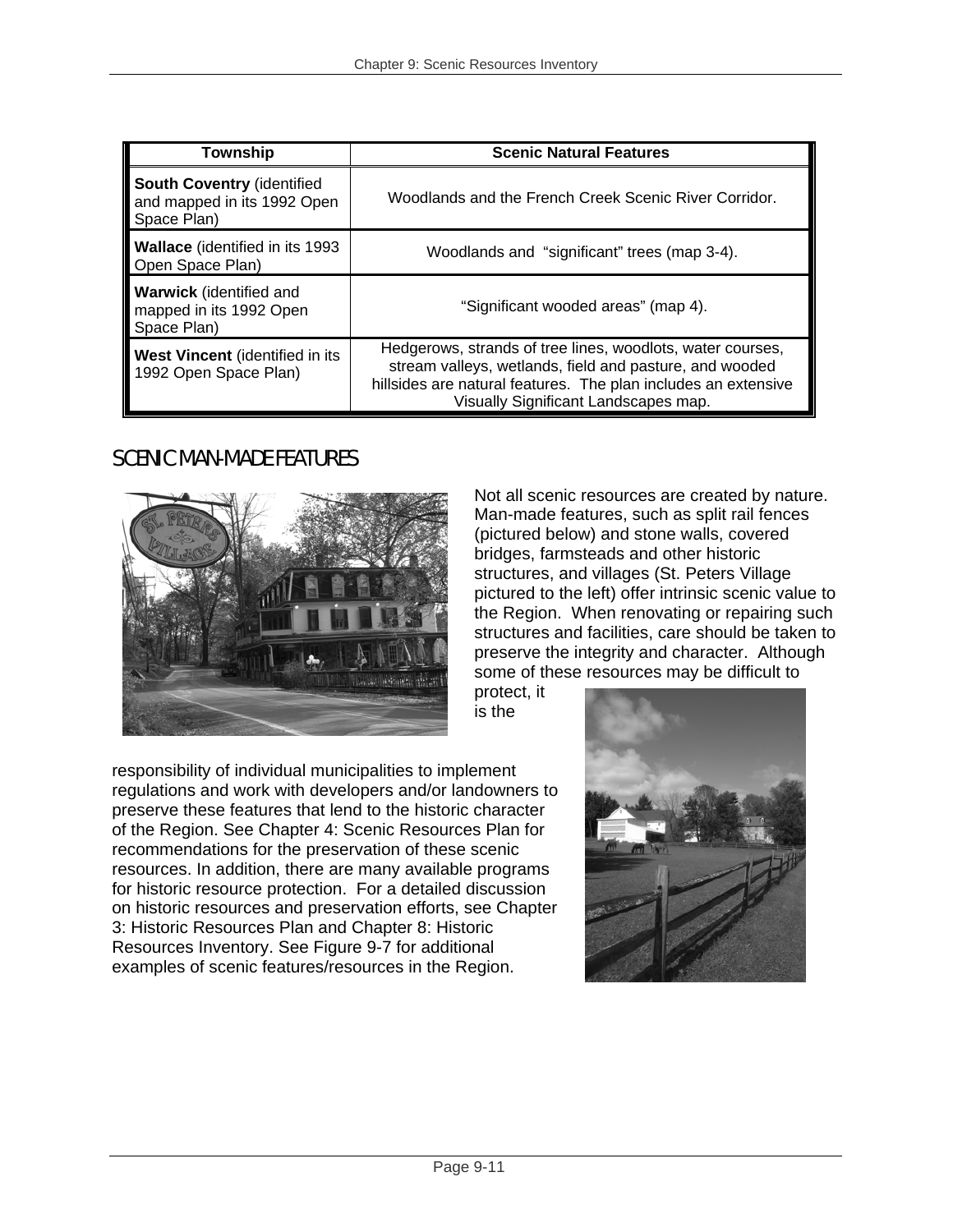**Figure 9-7 Examples of Man-Made Scenic Features in the Region** 



Historic structure and stone wall in North Coventry



A rail fence frames a farm field and hedgerow in North Coventry



Historic & rural architectural details in West Vincent

## REGIONAL IMPACTS TO SCENIC QUALTITY

Amidst the beauty of the Region, there are interrupters that detract from the scenic nature and interfere with scenic viewsheds. Beyond development, things such as the Limerick Power Plant, billboards, cell towers, and poor design of parking and stormwater management facilities. Figure 9-8 below, lists if the municipal open space plan and/or comprehensive plan discusses or recognizes negative impacts. Most of the municipal plans do not list specific scenic impacts, but rather acknowledge that there are impacts. See the individual municipal documents for more information. See Chapter 4: Scenic Resources Plan for ways to address some of the more significant impacts.

| Township              | <b>Recognition of Negative Impacts:</b>                                                 |
|-----------------------|-----------------------------------------------------------------------------------------|
| <b>East Coventry</b>  | Recognizes negative impacts from the Limerick Generating<br>Station in the 1992 OSRERP. |
| <b>East Nantmeal</b>  | Not recognized per se.                                                                  |
| <b>East Pikeland</b>  | Recognizes negative impacts in the 1992 OSRERP.                                         |
| <b>East Vincent</b>   | Includes negative impacts in 1992 OSRERP and the 1994<br>Comp Plan.                     |
| <b>North Coventry</b> | Recognizes negative impacts in the 1992 OSRERP.                                         |
| <b>South Coventry</b> | Not recognized per se.                                                                  |
| <b>Wallace</b>        | Not discussed.                                                                          |
| <b>Warwick</b>        | Not recognized per se.                                                                  |
| <b>West Vincent</b>   | Recognizes negative impacts in the 1992 OSRERP.                                         |

**Figure 9-8 Negative Impacts in the Region**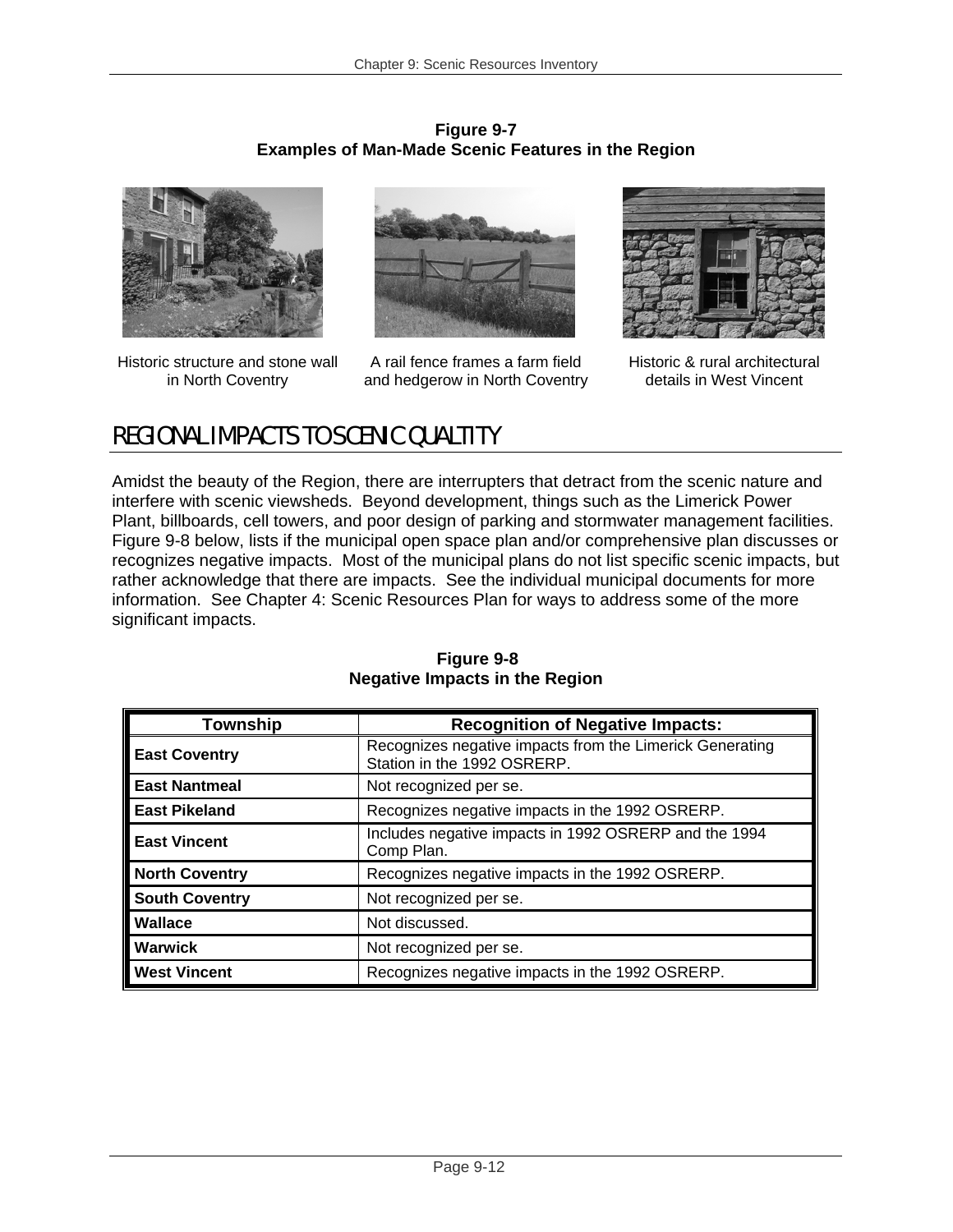## CURRENT RESOURCE PROTECTION EFFORTS AND ACTIVITIES

The Northern Federation is active in protection and preservation efforts. Most of the municipalities in the Northern Federation have identified and inventoried local scenic resources. Many scenic resources fall within another resource category, such as historic or natural resources, and therefore are protected through mechanisms designed for those types of resources. However, there are some additional efforts and activities that help capture those scenic resources that otherwise might not be preserved.

### COMMUNITY EDUCATION

Five of the nine municipalities in the Region have participated in the Chester County Parks and Recreation Department's annual "Town Tours and Village Walks" during the summer months. These free tours promote historic education and the opportunity for people to become more familiar with scenic resources.

Municipalities that have participated in the walking tours are:

- **East Pikeland**  Merlin Hamlet, Kimberton, Rapps Dam, Bonnie Brae Park.
- **East Vincent**  Parkers Ford National Register Historic District.
- **South Coventry**  Coventryville. The township plans on tours of Pughtown in the future.
- **Wallace**  Glenmoore Village.
- **Warwick**  St. Peter's Village.

#### PROGRAMS

In addition to the walking tours, several of the municipalities have other community education programs:

- **East Coventry** The township sponsored a celebration for the 200<sup>th</sup> Anniversary of the Bridge on Linfield Road in Parkerford.
- **East Pikeland** The township newsletter often contains information on historic resource preservation activities or education.
- **East Vincent**  The Environmental Advisory Council (EAC) sponsors an Earth Day program for fifth graders from Owen J. Roberts Elementary Schools. The township is also initiating Bridge tours in the upcoming year.
- **Warwick** The township newsletter often contains information on historic resource preservation activities or education.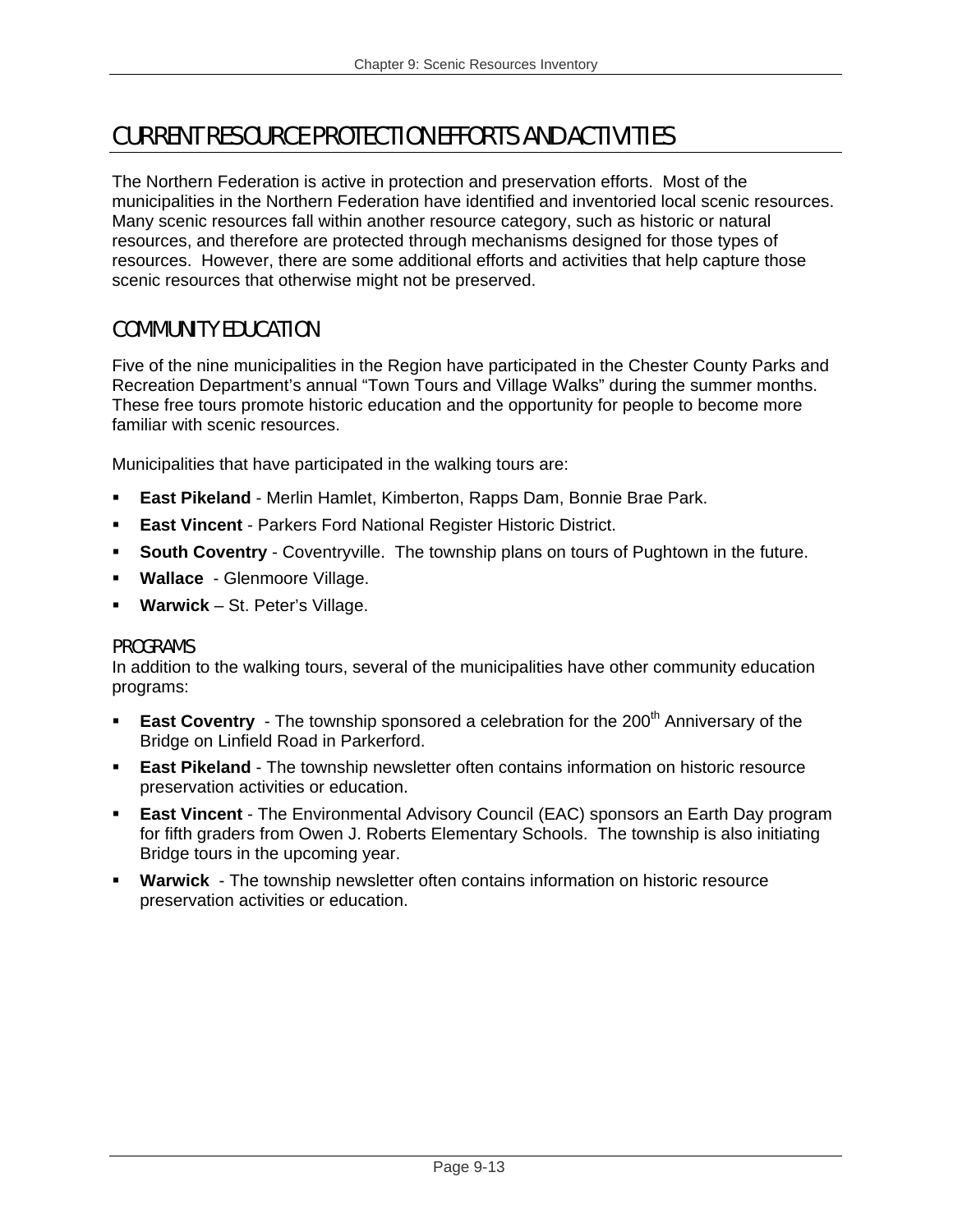## LEGAL BASIS FOR SCENIC RESOURCE PROTECTION

The Pennsylvania Constitution and state legislation provide a solid foundation for regulating and protecting scenic resources at the municipal level. Several of these enabling provisions are listed below.

### PENNSYLVANIA CONSTITUTION

The "Environmental Amendment" of the Pennsylvania Constitution states, "The people have a right to clean air, pure water, and to the preservation of the natural, scenic, historic, and aesthetic values of the environment. Pennsylvania's natural resources are the common property of all the people, including generations yet to come. As trustees of these resources, the Commonwealth shall conserve and maintain them for the benefit of all people."<sup>1</sup>

### ACT 247, THE PENNSYLVANIA MUNICIPALITIES PLANNING CODE OF 1968, AS AMENDED [MPC]

The Municipalities Planning Code (MPC) is the legislation that empowers municipalities to plan their development through the use of comprehensive planning, ordinances, and official maps. While the comprehensive plan provides the policy basis for protecting resources, the zoning ordinance and subdivision and land development ordinance are the two primary means of regulating and protecting scenic resources at the municipal level. The Municipalities Planning Code Sections 604(1) and 1103(a)(6) recognize aesthetics as a legitimate component of planning.

### OTHER LEGISLATION

- Natural Resources Protection Legislation, see the *Legal Basis for Natural Resource Protection* in Chapter 7: Natural Resources Inventory.
- **Historic Resources Protection Legislation, see the Legal Foundation And Historic Preservation** Programs Section in Chapter 8: Historic Resources Inventory.
- The Outdoor Advertising Control Act of 1971, 36 P.S. §2718.104, et. seq.

## CONCLUSION

The scenic resources described in this chapter define the rural character of the Region. The overall goal for regional resource protection is to establish a common approach that each municipality can employ for the consistent management of resources. To this end, Chapter 4: Scenic Resources Plan includes recommendations for determining what measures may be available to protect scenic resources on a regional basis.

 $\overline{a}$ 1 Article I, Section 27 of the Pa. Constitution, adopted May 18, 1971.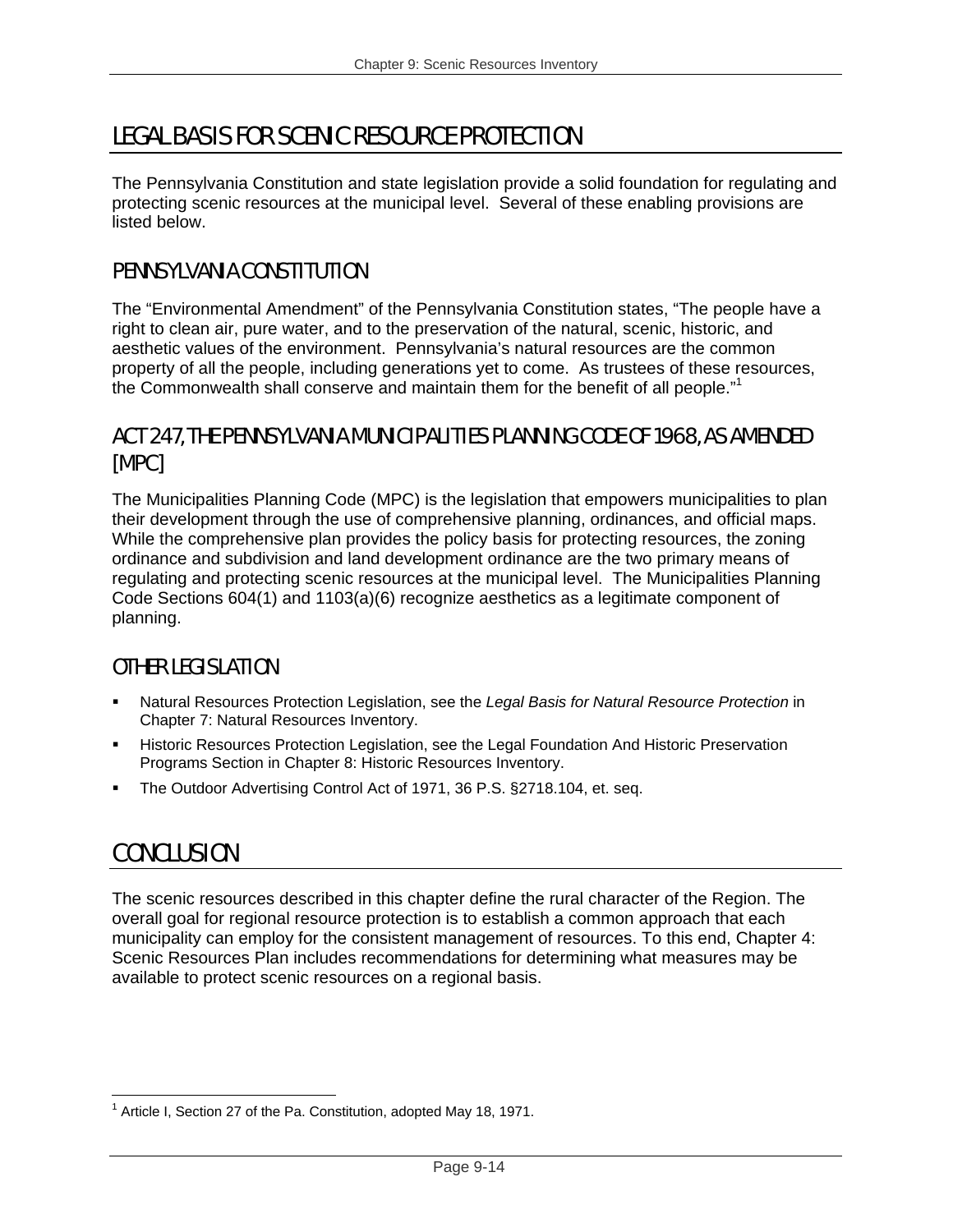#### Figure Sources

- Figure 9-1: Municipal Comprehensive and Open Space Plans. Various dates.
- Figure 9-2: Chester County Planning Commission, 2005.
- Figure 9-3: Chester County Planning Commission, 2005.
- Figure 9-4: Municipal Comprehensive and Open Space Plans. Various dates.
- Figure 9-5: Municipal Comprehensive and Open Space Plans. Various dates.
- Figure 9-6: Municipal Comprehensive and Open Space Plans. Various dates.
- Figure 9-7: Municipal Comprehensive and Open Space Plans. Various dates.

#### Photograph Sources

All: Chester County Planning Commission, 2002 - 2005.